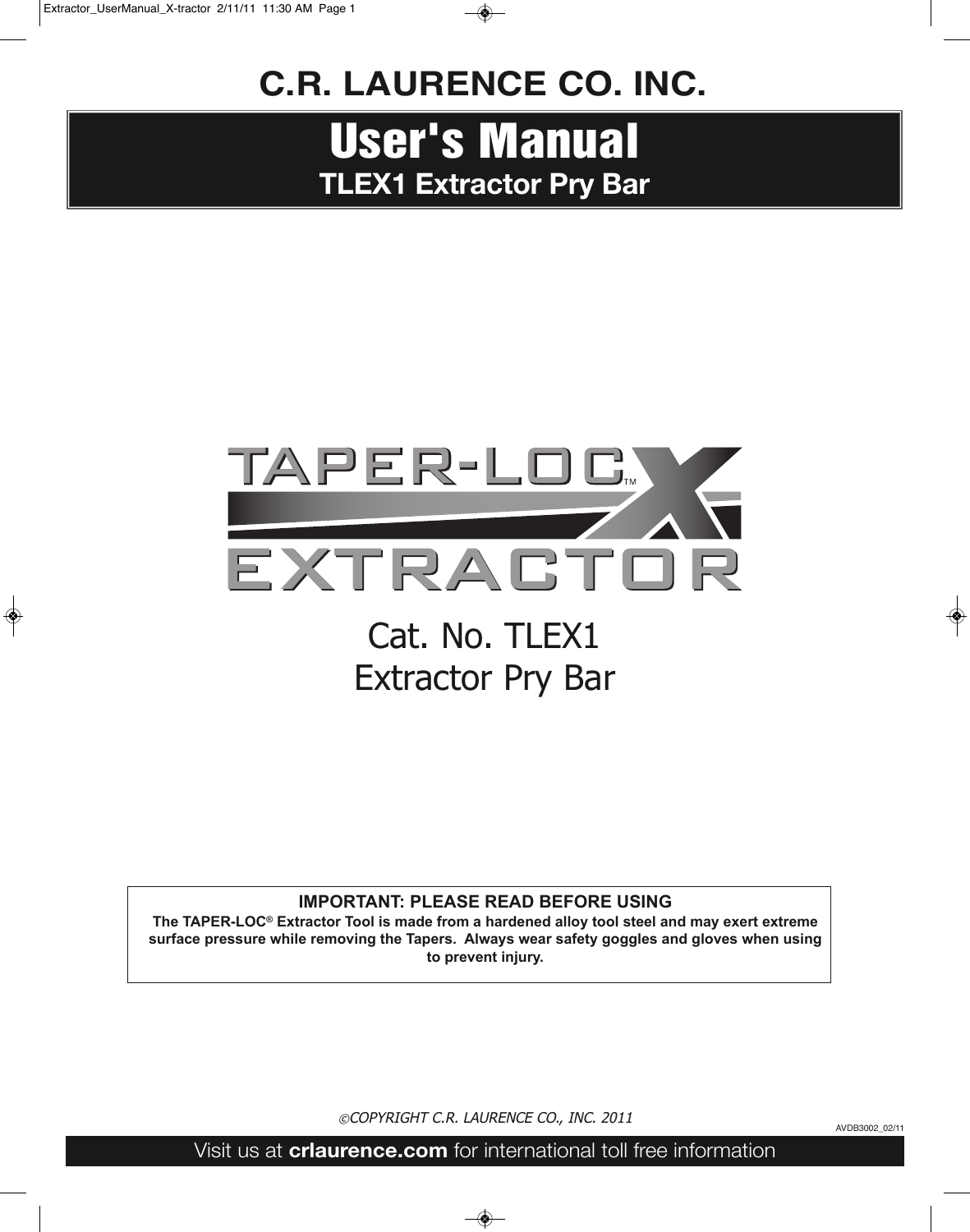

The TLEX1 Extractor Pry Bar is a versitile tool designed primarily for the removal of broken TAPER-LOC® Tapers. Because it is made of hardened alloy tool steel, the TLEX1 is suitable for any demolition tasks in confined areas. It is easy to achieve considerable point pressure due to its high leverage design. Prying, pulling, lifting and breaking, the indestructible Extractor is a must for every job site tool box.

# **TAPER-LOc® Taper Removal Procedures**

**STEP 1:** Insert the Extractor into the base shoe and under the right glass taper. The offset handle should be away from the glass surface to allow room for your hands.



Position the tool as illustrated above and slide to the left while holding with both hands. Try to wedge the tip of the Extractor under the main part of the taper body rather than the ear. Depending upon the type of tapers used and the size of the base shoe, the bottom gap will vary. If you cannot get the tool under the bottom edge of the taper then the ear protrusion will be adequate.

#### Visit us at **crlaurence.com** for international toll free information